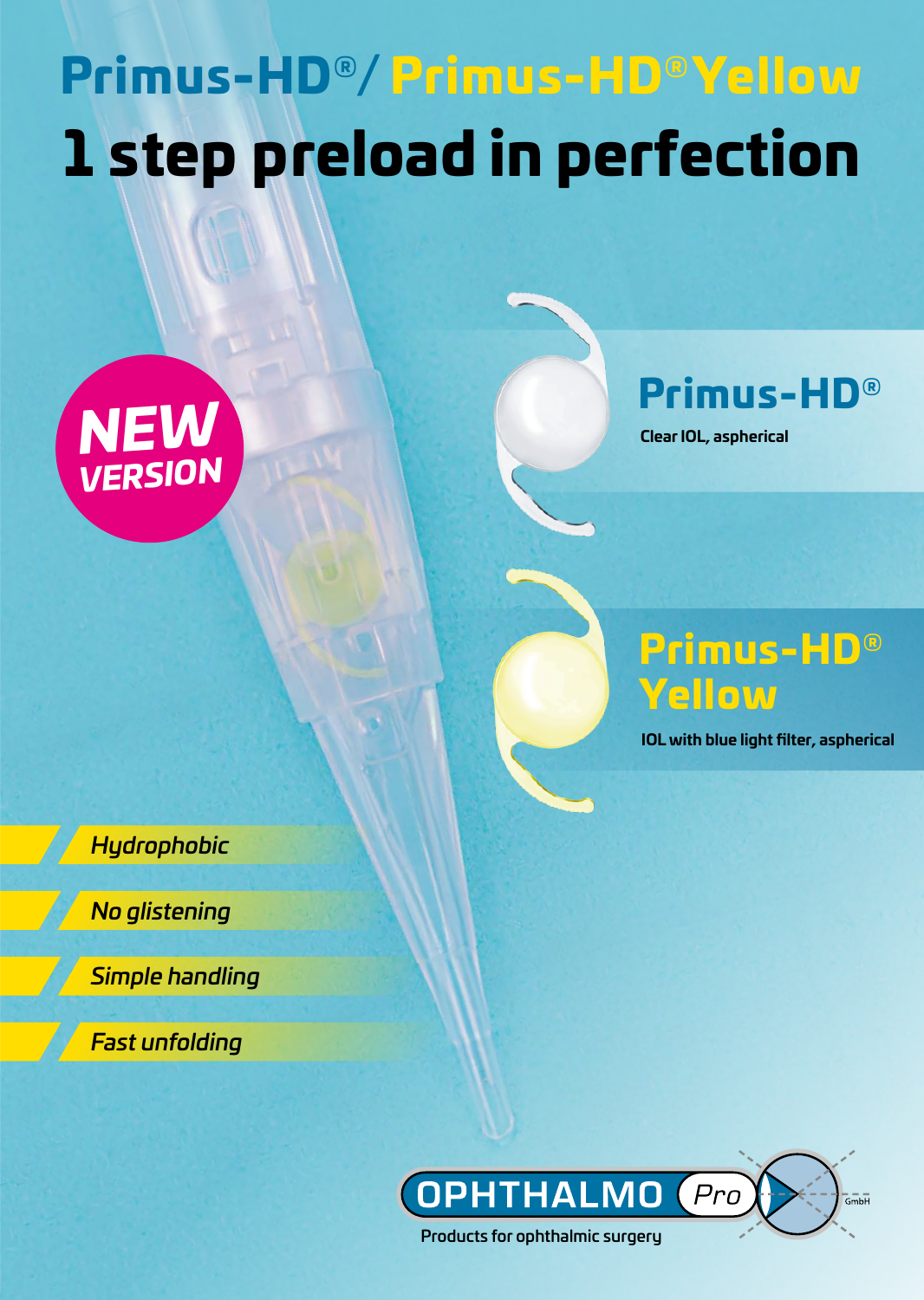### Prosert® Preload Injector

The self-developed prosert Preload Injector will win you over with its easy handling. **After filling with the viscoelastic material, the injector is ready for use.**

> *Optimal lens fit, 100% preloaded*

*Dynamic tip allows implantations with 2.0 – 2.2 mm incisions*

*Outer diameter of the injector tip: 1.78 mm*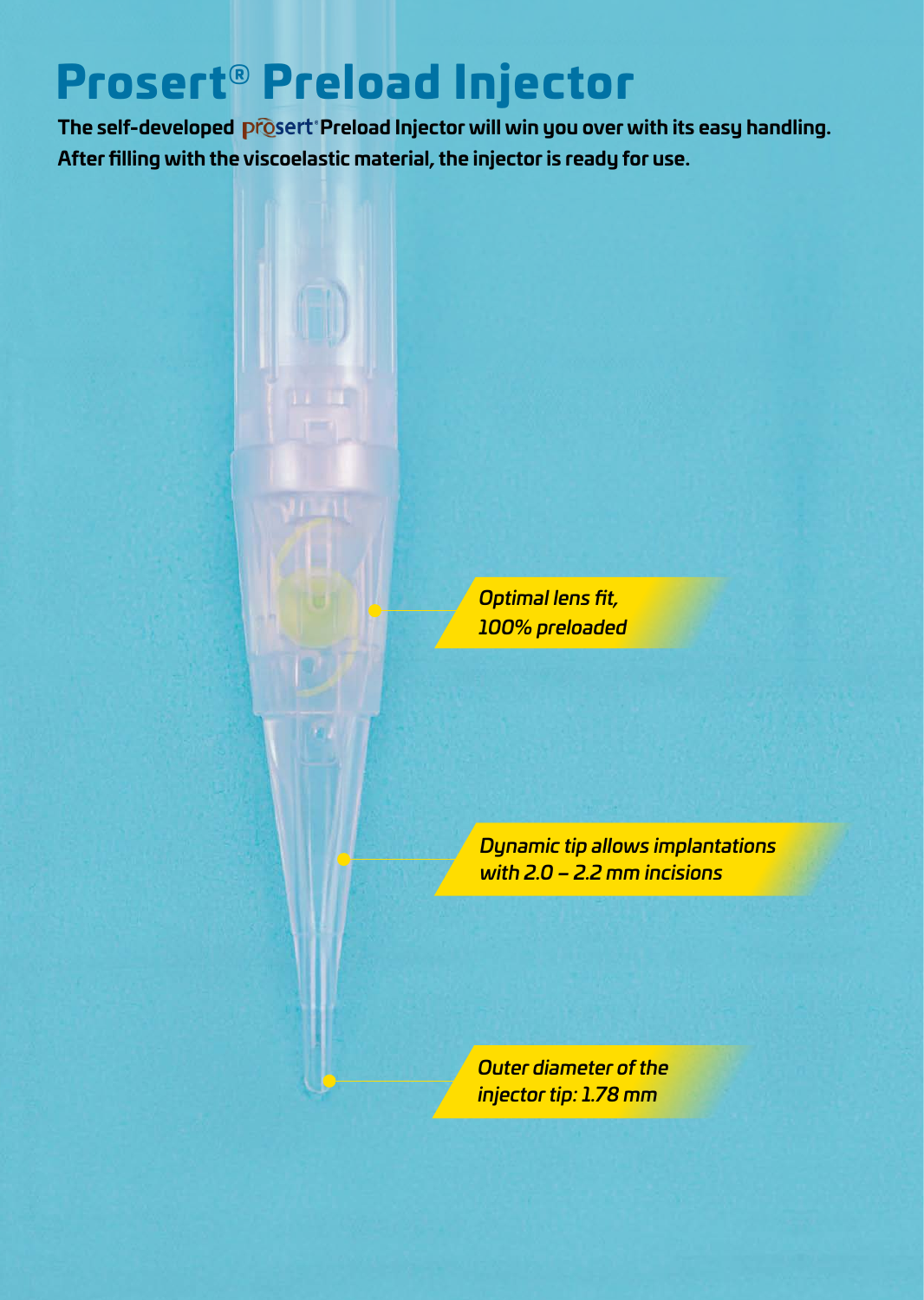

## Primus-HD® (clear)

#### **The benefits at a glance:**

- Aspherical optics (aberration correcting -0.20 µ)
- Optics with posterior-convex design
- Hydrophobic acrylate glistening-free
- 360° continuous, sharp edge
- Haptics angled at 1.5°
- Modified C-loop
- UV filter
- Refractive index 148 at 35°
- 13 mm total diameter
- 6 mm optic diameter
- Dptr. -10.0 to + 36.0 in 0.5 steps all dptr. preloaded



### Primus-HD® Yellow (yellow)

#### **The benefits at a glance:**

- Aspherical optics (aberration correcting -0.20 µ)
- Optics with posterior-convex design
- Hydrophobic acrylate glistening-free
- 360° continuous, sharp edge
- Haptics angled at 1.5°
- Modified C-loop
- UV filter and integrated blue light filter (cut from 390 nm – 470 nm)
- Refractive index 148 at 35°
- 13 mm total diameter
- 6 mm optic diameter
- Dptr. -10.0 to + 36.0 in 0.5 steps all dptr. preloaded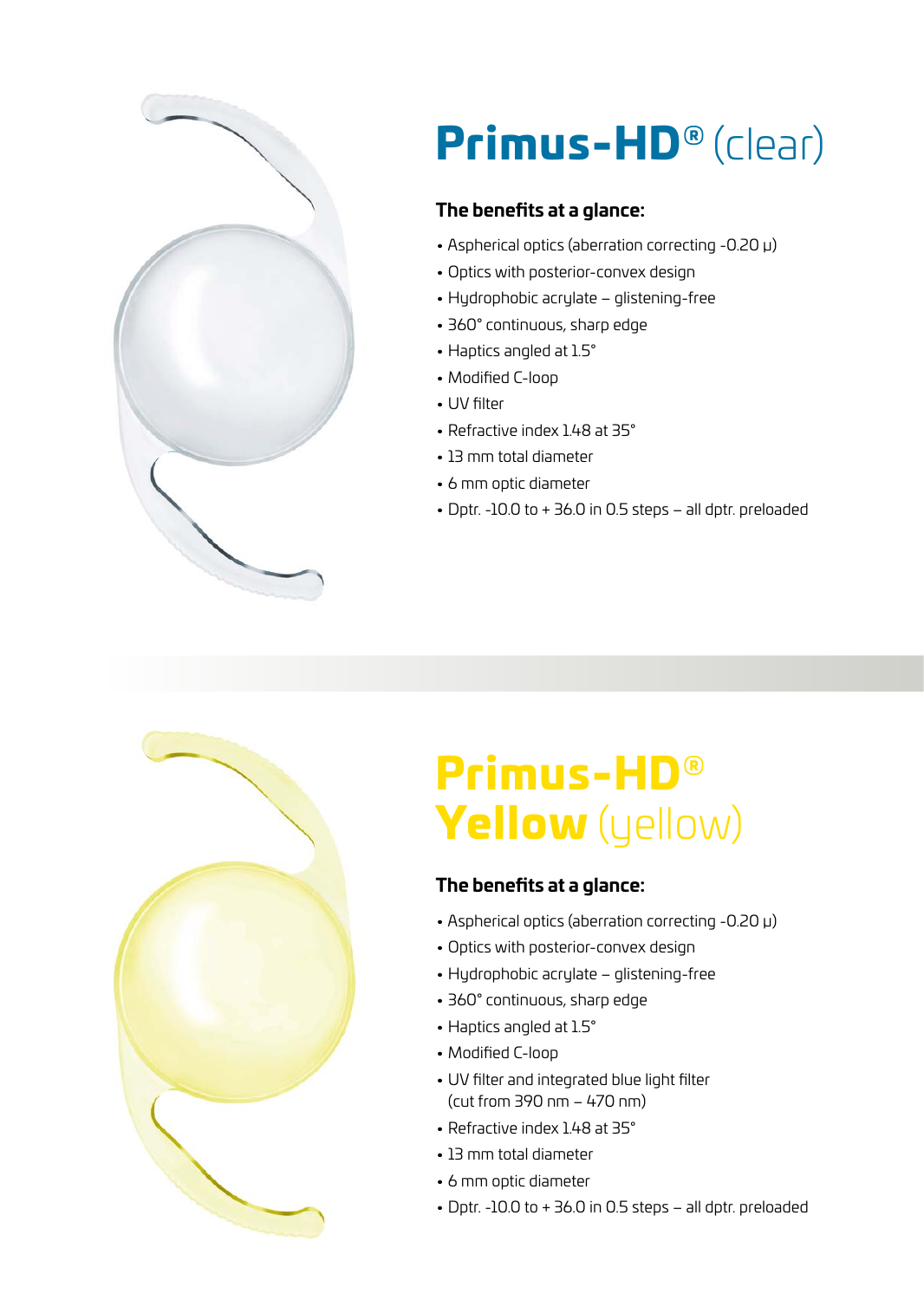

Modified C-loop



Ultra-pure premium acrylic, glistening-free, no sticking of the haptics, high light transmission.



Roughened lens edge, effectively prevents glare induced by the lens edge.

360° contact with the posterior capsule.



• Ensures lens adjustment to capsular bags of different sizes

• Ensures excellent centring and stability



360° ultra-sharp square edge design, increased barrier effect against LECs.



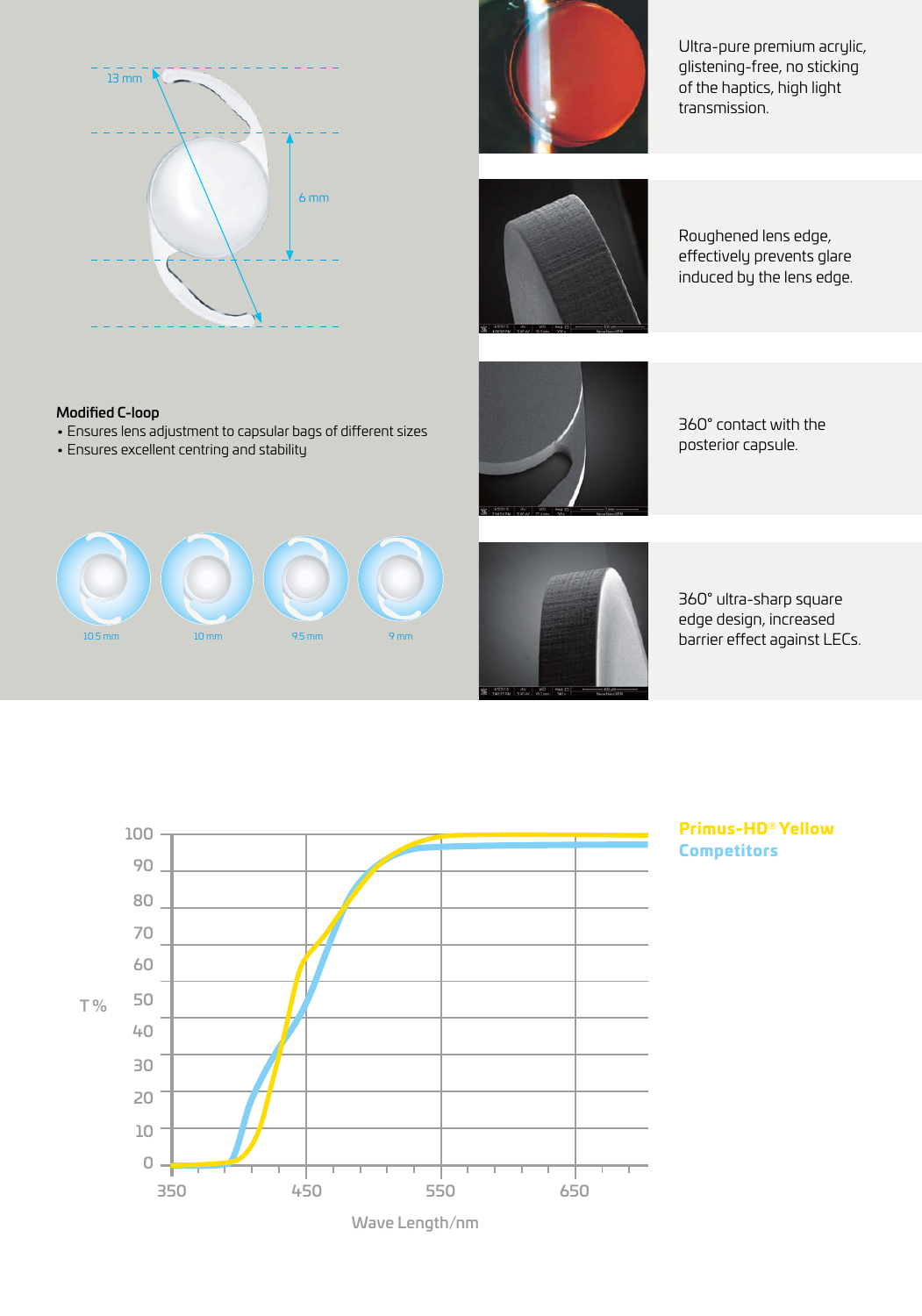#### Implantation of the Primus-HD® via an incision size of 2.0 mm "into the bag"















The following description is merely a summary of the handling and does not replace the instructions for use.

#### **Step 1: Wetting**

At the beginning of the aspiration phase, fill in the viscoelastic material through the infusion opening to allow sufficient wetting. The injector remains in the holding container.

#### **Step 2: Implantation preparation**

Remove the injector from the container when the surgeon is ready for the implantation.

#### **Step 3: Implantation**

Slowly push the IOL in the direction of the injector tip by turning the screw handle clockwise until the front haptic has reached the bevel. Insert the injector tip with slot down (Bevel Down) through the incision deep into the capsular bag and release the lens by smoothly turning the screw handle further into the capsular bag.